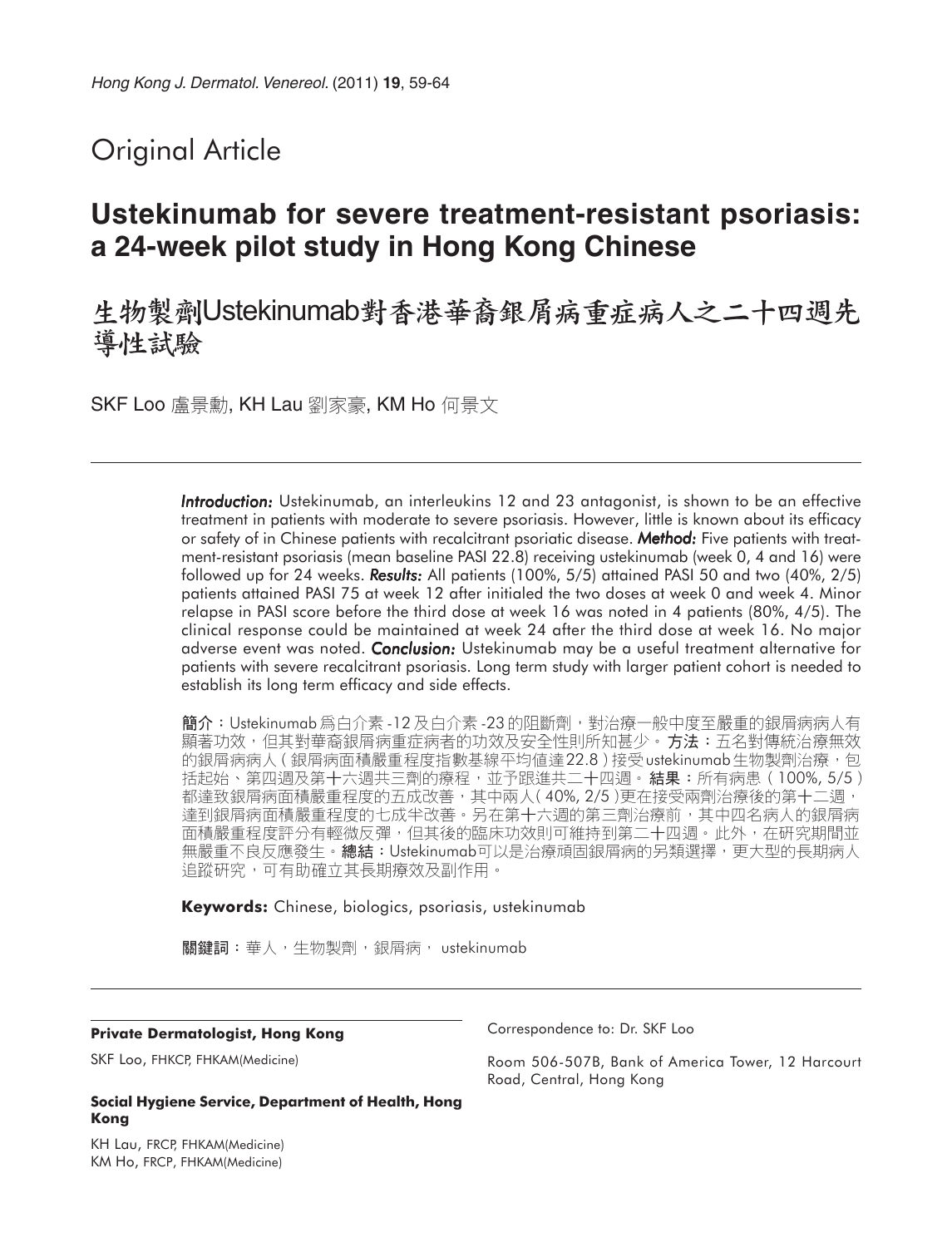## **Introduction**

Psoriasis is a chronic immune-mediated inflammatory disease of the skin that significantly impairs patients' physical and mental functioning and wellbeing. The condition affects about  $2-3%$  of the population worldwide.<sup>1</sup> There is considerable racial variations and psoriasis is estimated to affect 0.3% of the Chinese population.2

Patients with severe psoriasis constitute approximately 20-30% of all patients with psoriasis, and represent a major economic burden to the health service.<sup>3</sup> Standard systemic therapies are associated with a risk of toxicity with longterm use, many are relatively expensive, and a proportion of patients is resistant to such treatments. Widespread dissatisfaction among patients with commonly used therapies also contributes to the already substantial morbidity and impaired quality of life associated with severe disease.<sup>4</sup>

Characterization of the immunopathophysiological basis of psoriasis has led to the development of novel therapeutic agents that selectively target aberrant immune responses putatively involved in psoriasis, including agents that target leucocyte function-associated antigen-3, CD11a, and tumour necrosis factor  $\alpha$ .<sup>5</sup> However, currently available therapeutic options have left substantial unmet need for treatments that are convenient, effective, and well tolerated, especially for long-term treatment. More recently, interleukin-12 and interleukin-23, cytokines that induce naive CD4+ lymphocytes to differentiate into type 1 helper T cells (Th1 cells) and type 17 helper T cells (Th17 cells), respectively, have been identified as key mediators of the pathogenesis of psoriasis. Ustekinumab is a human monoclonal antibody that binds to the shared p40 protein subunit of human interleukins 12 and 23 with high affinity and specificity, thereby preventing interaction with their cell surface IL12Rβ1 receptor.<sup>6</sup> The phase III PHOENIX 1 study, together with

PHOENIX 2, examined the safety and efficacy of ustekinumab compared with placebo for 12 weeks in patients with moderate-to-severe plaque psoriasis and also used a randomised withdrawal design to assess the safety and efficacy of longterm ustekinumab treatment for up to 76 weeks.<sup>7,8</sup> In these two phase III, double-blind, placebocontrolled studies, which involved over 2000 patients with moderate to severe psoriasis, the proportions of patients achieving the primary endpoint were significantly greater in the ustekinumab groups (66-76%) than in the placebo groups (3-4%). Not only was the response well maintained for 3 months at a time between the injections, but the adverse events (52% and 49%, respectively) and the serious adverse events were also similar (1.4% and 1.5%, respectively) between the ustekinumab and placebo groups. Ustekinumab was efficacious and well tolerated for 52-76 weeks. In another head-to-head randomised controlled trial (ACCEPT), the efficacy of ustekinumab at a dose of 45 or 90 mg was superior to that of high dose etanercept over a 12-week period in patients with psoriasis.<sup>9</sup>

However, relatively little is known about the efficacy or safety of ustekinumab in Chinese patients with recalcitrant psoriatic disease. We reported our experience with the use of ustekinumab in the treatment of patients with posriasis attending a government specialist dermatologic clinic with severe recalcitrant disease.

This paper aims to summarize the results of a small case series of its use in Chinese people with recalcitrant psoriasis a public dermatology clinic in Hong Kong.

## **Method**

#### *i) Patient selection*

Patients attending the Yaumatei Dermatologic Outpatient Clinic, Social Hygiene Service, Department of Health, from November 2009 to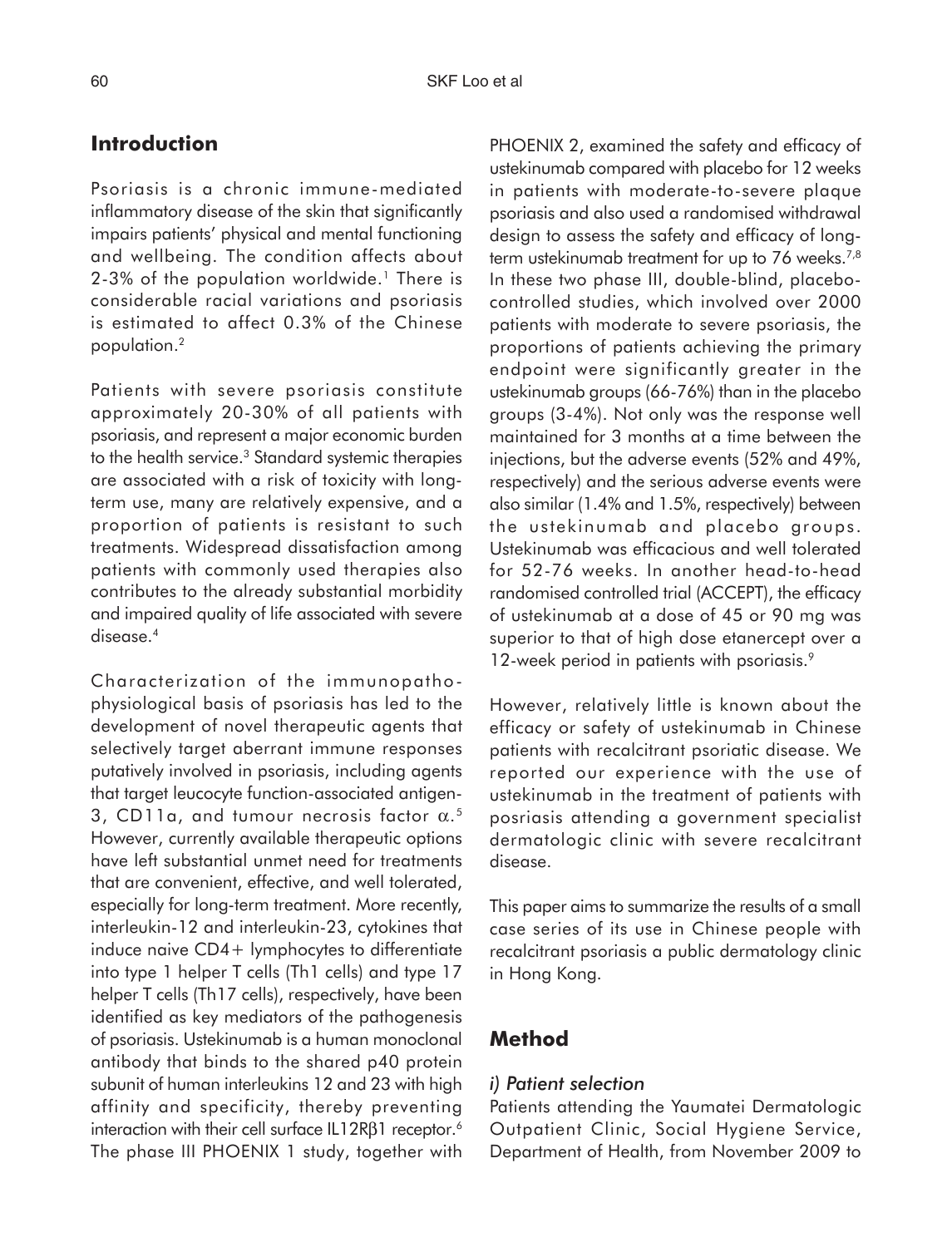March 2010 were considered for treatment with ustekinumab if they satisfied the following clinical criteria for inclusion: (i) those who were intolerant to or unable to achieve satisfactory response to our available systemic treatments (including phototherapy, acitretin, methotrexate, cyclosporine and hydroxyurea); (ii) those who had developed, or were, at significant risk of developing clinically important drug-related toxicity to our available systemic treatments or (iii) those who were currently or had history of receiving anti-tumor necrosis factor treatment however with suboptimal clinical response.

#### *ii) Pretreatment assessment*

All patients underwent a full history taking with particular reference to infection (including risk factors for tuberculosis), demyelinating disease, cardiac disease or malignancy. Clinical examination included verification of Bacillus Calmette-Guérin (BCG) scar in those vaccinated, and assessments of disease severity by Psoriasis Area and Severity Index (PASI) and clinical photography. Clinical assessments were conducted by two dermatologists with experience in conducting clinical research in psoriasis including performing PASI scoring. Baseline investigations were performed as follows: complete blood count (CBC), renal and liver function, antinuclear antibodies (ANA), and specific screening for hepatitis B in those identified to be at risk; clinical photography; tuberculin skin test and chest X-ray (CXR).

#### *iii) Intervention*

Following informed, written consent, 3 doses of subcutaneous injections of ustekinumab (45 mg for  $<$ 90 kg, 90 mg for  $>$ 90 kg) at weeks 0 and 4 and 16 were given. In view of the severity of disease in this patient cohort, any concomitant systemic therapies were continued until adequate disease control was achieved and then reduced or stopped over subsequent months as clinically indicated.

## *iv) Outcome measure and assessments*

Disease severity assessments comprised Psoriasis

Area and Severity Index (PASI) Clinical photography was performed at baseline and at 4-weekly intervals. Fifty and 75% improvement in Psoriasis Area and Severity Index (PASI 50 and PASI 75 respectively) at 12 weeks were adopted as the primary outcome measurements. Prior to each injection, patients were reviewed by the investigators. All patients were followed up for 24 weeks. Adverse events were asked in each visit as the other outcome measure.

### *v) Laboratory investigations*

Monitoring investigations (CBC, renal and liver profiles) at baseline and were repeated at approximately monthly intervals, prior to ustekinumab injection, together with additional investigations as clinically indicated.

#### *vi) Statistical analysis*

Data was analyzed and presented with descriptive statistics.

## **Results**

#### *Baseline demographics*

Five patients have been treated with ustekinumab during the study period: four men, one woman; age 48.0±10.2 (mean±SD) years. All had recalcitrant disease and had received therapy with at least two systemic therapies prior to treatment with ustekinumab (Table 1). The mean duration of disease was 16.8±0.5 (mean±SD) years. Baseline PASI was 22.8 (range 17.4 to 27.6). The disease course was complicated by history of erythroderma requiring admission in 3 patients. None of them are active smoker nor drinker and their past medical history were unremarkable. Significant psoriatic arthritis requiring specific rheumatological treatment was absent in our study patients.

### **Efficacy**

All patients completed 3 doses of ustekinumab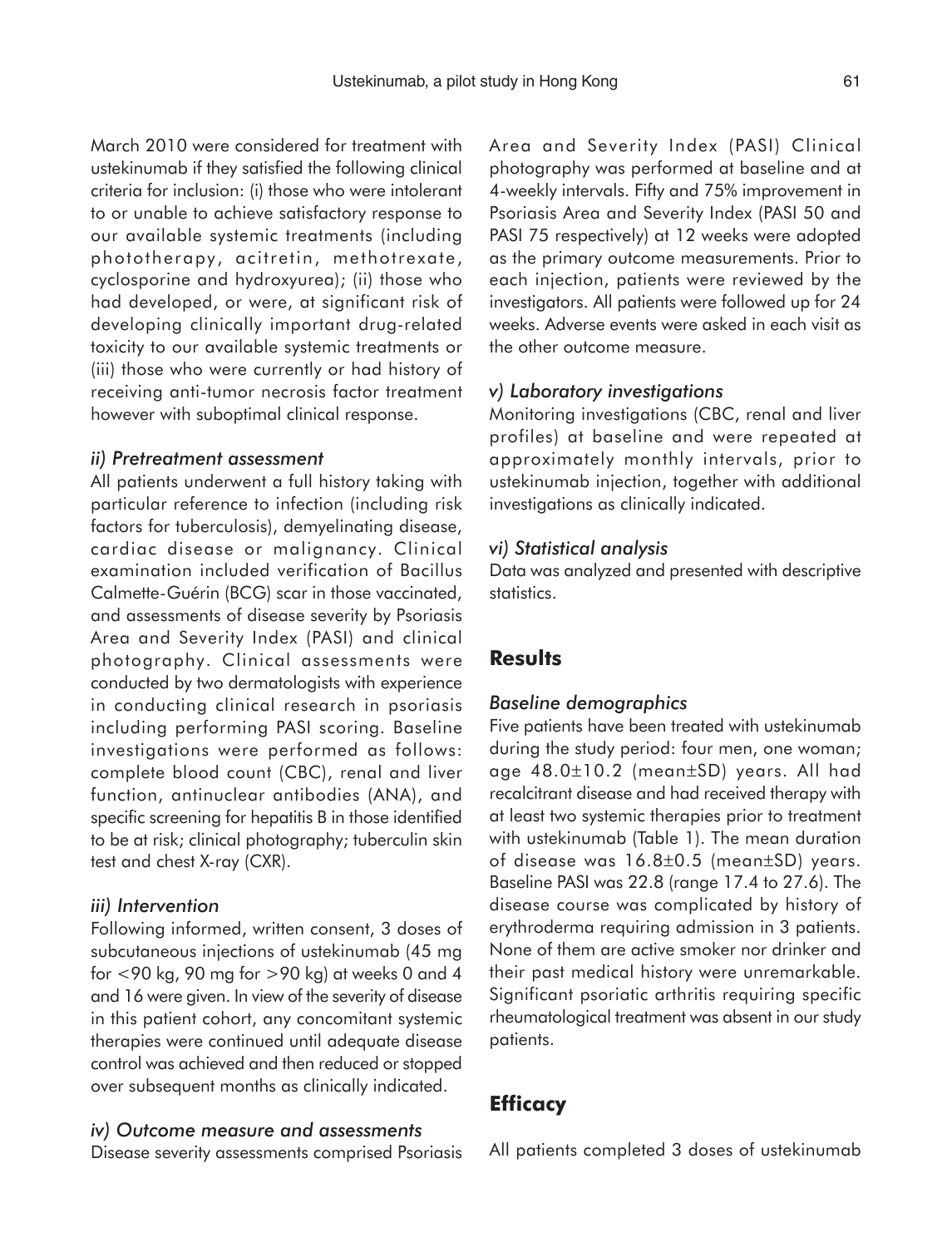| <b>Patient</b><br>no. | Age<br>years/sex | Phototherapy | <b>Cyclosporine</b> | <b>Methotrexate</b> | <b>Acitretin</b> | <b>AntiTNF</b> |
|-----------------------|------------------|--------------|---------------------|---------------------|------------------|----------------|
|                       |                  |              |                     |                     |                  |                |
| $\overline{2}$        | 42/M             |              |                     |                     |                  |                |
| 3                     | 64/M             |              |                     |                     | $\bullet$        |                |
| $\overline{4}$        | 48/M             |              |                     |                     | ٠                |                |
| 5                     | 37/M             |              |                     |                     |                  |                |

**Table 1.** Past history of systemic treatment

(week 0, 4, 16) and followed up for 24 weeks. The PASI score changes were shown in Figure 1.

All patient (100%, 5/5) attained PASI 50 and two (40%, 2/5) patients attained PASI 75 at week 12 after initial the two doses at week 0 and week 4. Minor relapse in PASI score at week 16 i.e. before the third dose was noted in 4 patients (mean PASI 7.2 at week 12 vs mean PASI 10.8 at week 16). The clinical response could be maintained at week 24 after the third dose at week 16.

# **Concomitant treatment**

Patients previously receiving acitretin was continued in 3 patients and it was tailed off in week 6. One patient receiving eternacept and one



**Figure 1.** Psoriasis Area and Severity Index (PASI) over 24 weeks.

receiving methotrexate were discontinued their treatment after administration of ustekinumab.

#### **Progress**

One patient remained on ustekinumab (self financed) to date with satisfactory disease control. Of the remaining 4, all of them had significantly relapse of disease (>50% of baseline PASI) after week 28 and traditional systemic treatments were resumed for disease control.

## **Adverse effects**

All patients received 3 doses of ustekinumab with no major adverse events. Serial monitoring of complete blood count, liver and renal function test and Chest X-ray were unremarkable. Two patients had an episode of upper respiratory tract infection and course of systemic antibiotics was given by general practitioner with no major consequences.

# **Discussion**

Patients with severe psoriasis can present major therapeutic challenges and dilemmas. While standard traditional systemic therapies are, for the most part, effective in the short term, predictable toxicity and gradual decline in efficacy may complicate long-term use. Rotating or combining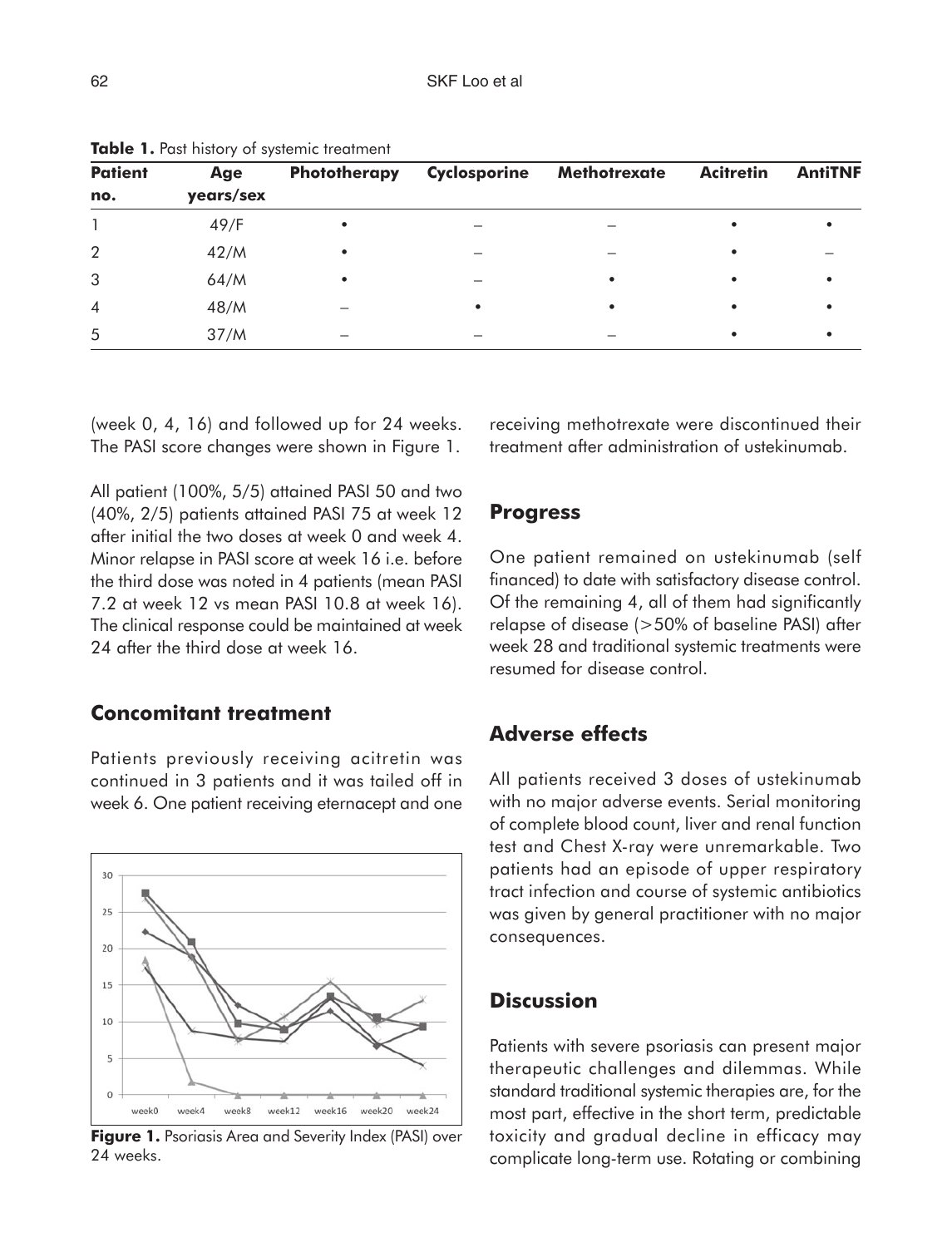different treatment modalities mitigates against these problems. But for a significant group of patients with severe disease, adequate disease control is impossible or achieved only with actual, or high risk of, drug toxicity and consequent morbidity. Our experience with ustekinumab suggests that this agent represents an alternative treatment option for this group of patients.

In this report, we have shown ustekinumab to be rapidly effective with the onset of improvement being evident after the first or second dose and all of them achieving a PASI 50 and 40% of patients achieving a PASI 75 at week 12. This level of efficacy is slightly lower than that reported in the three randomized, placebo-controlled trials examining efficacy of ustekinumab in moderate to severe, stable chronic plaque psoriasis published to date.7-9 Our patient cohort probably represents a more severely affected, treatmentresistant group as evidenced by higher mean basline scores on measures of disease severity (PASI 22.8), multiplicity of previous therapies and the fact that most patients were on concomitant therapy at the initiation of ustekinumab.

The benefit of ustekinumab in combination with other agents in psoriasis is not established, and all the trials to date have used ustekinumab alone. However, in clinical practice, as evidenced in our case series, concomitant therapy may need to be continued to avoid unacceptable deterioration in quality of life and/or a potentially dangerous flare in disease activity while waiting for the therapeutic effects of ustekinumab. Wherever possible, concomitant therapy was rationalized prior to ustekinumab treatment, and agents of questionable or minimal benefit should be stopped. Once disease control was achieved, doses of concomitant therapy were reduced or stopped over relatively short periods of time and with no consequent destabilizing of disease. Data concerning drug-related toxicity developing with the co-administration traditional systemic treatments and ustekinumab was limited, the additional burden of immunosuppression from

concomitant therapy should be carefully monitored.

In this 24 week study period, severe adverse effects were not noticed and no patient discontinued therapy due to serious side-effects. From the analysis of the 3-year safety data of ustekinumab in 2009, there were over 3000 patients exposed to ustekinumab in which 157 patients had been using the medication for over 3 years. Infection of all causes was observed in 48% of the patient receiving ustekinumab, in which majority of them are upper respiratory tract infection. Serious adverse events were observed in up to 5% of the treatment patients. However, these adverse events may or not be directly related to the administration of ustekinumab. The combined incidence of serious infection was 1.19 per 100 patient-year (95% CI 0.90-1.54) while 1.70 per 100 patient-year (95% CI 0.35- 4.96) for the control patients.<sup>10</sup>

There was one reported case of pulmonary tuberculosis (TB) in Taiwan in the 3 year safety data. No other reported case of tuberculosis in the 97 subjects with latent TB who were treated with isoniazid before commencing ustekinumab. No environmental mycobacterial infection, salmonella or systemic fungal infection were reported.10

However, we have a high disease prevalence of tuberculosis in our locality. Careful patient selection, pretreatment assessment and monitoring during and after completion of therapy remain essential. Newer screening test for latent tuberculosis by γ-interferon assay may possibly further lower the risk of treatment-related adverse events from TB.

Considering that interleukins 12 and 23 have an important role in immune surveillance, long-term toxicity of ustekinumab is largely unknown at this moment and legitimate concern exists particularly about long term risks of malignancy. Risks of skin cancer and lymphoma are already elevated in